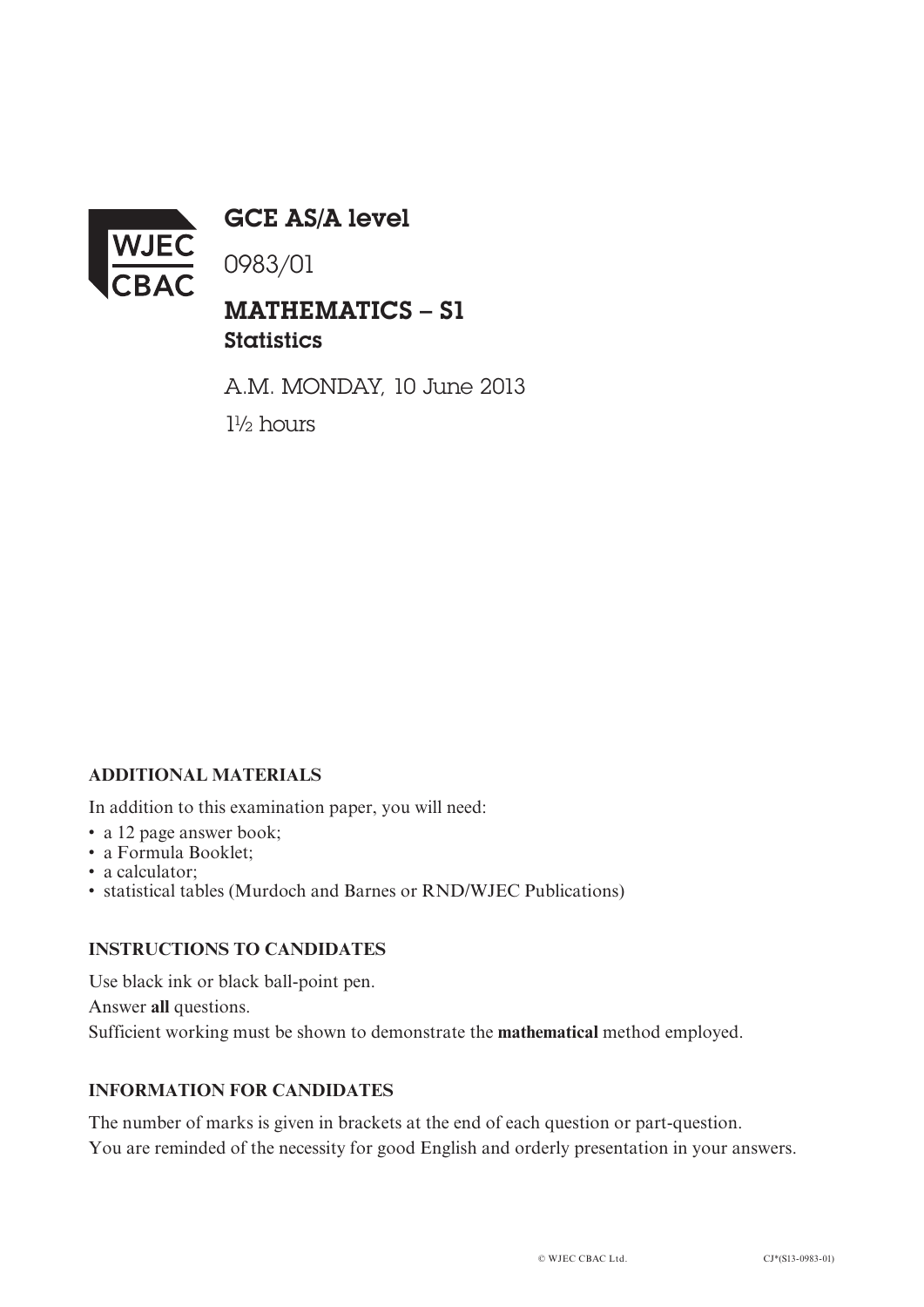**1.** The events *A* and *B* are such that

 $P(A) = 0.25, P(A \cup B) = 0.4.$ 

Evaluate *P*(*B*) when

- *(a) A*, *B* are mutually exclusive, [2]
- *(b) A*, *B* are independent. [3]
- **2.** Simon has 3 types of DVDs; 5 war films, 3 cowboy films and 2 horror films. He selects 3 of the DVDs at random to watch one evening. Calculate the probability that he selects

| (a) 1 film of each type,            |     |
|-------------------------------------|-----|
| $(b)$ 3 war films,                  | [2] |
| $(c)$ 3 films all of the same type. |     |

- **3.** The random variable *X* has a binomial distribution with parameters  $n = 25$ ,  $p = 0.8$ . The random variable *Y* is defined by  $Y = aX + b$ , where *a*,  $b > 0$ . Given that the mean and standard deviation of *Y* are 65 and 6 respectively, find the values of *a* and *h*. and *b*.  $[6]$
- **4.** Bethan has two fair dice, each in the shape of a regular tetrahedron. The four faces of each dice are numbered 1, 2, 3, 4 respectively.
	- *(a)* She throws one of the dice 20 times and her score on each throw is defined as the number appearing on the face in contact with the table. Let *X* denote the number of throws resulting in a score of 4.
		- (i) Write down the distribution of *X*.
		- (ii) Determine  $P(3 \le X \le 9)$ .
		- (iii) **Without the use of tables**, calculate  $P(X = 6)$ . [6]
	- *(b)* She now throws the two dice simultaneously 160 times and her score on each throw is defined as the sum of the numbers on the two faces in contact with the table. Use a Poisson approximation to determine the probability that the number of throws resulting in a score of 8 is
		- (i) equal to 12,
		- (ii) between 6 and 14 (both inclusive). [6]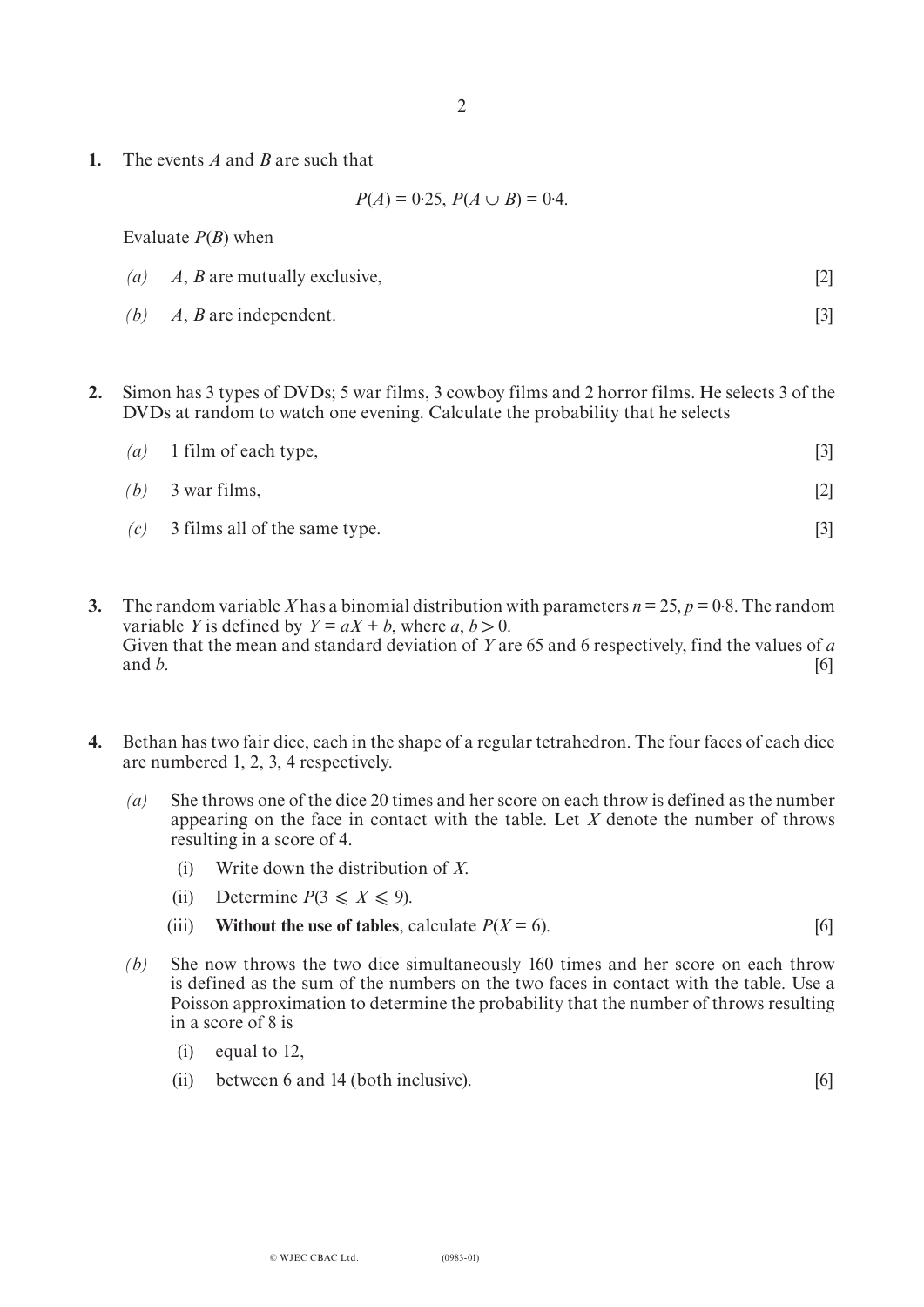- **5.** Box A contains four balls numbered 1, 2, 3, 4 respectively, Box B contains three balls numbered 1, 2, 3 respectively and Box C contains two balls numbered 1, 2 respectively. Gwen selects one of these boxes at random and then selects a ball at random from that box.
	- *(a)* Determine the probability that a ball numbered 1 is selected. [3]
	- *(b)* Given that a ball numbered 1 is selected, determine the probability that Box A was selected. selected. [3]
- **6.** When Mike fires his gun at a target, he hits it with probability 0. 7. Successive shots are independent. When he starts to fire his gun at the target, calculate the probability that he hits the target
	- *(a)* for the first time on his fourth shot, [3]
	- $(b)$  for the second time on his third shot. [3]
- **7.** The probability distribution of the discrete random variable *X* is given by

| $P(X = x) = \frac{k}{x}$ | for $x = 1, 2, 4, 8$ , |
|--------------------------|------------------------|
| $P(X = x) = 0$           | otherwise.             |

*(a)* Show that  $k = \frac{8}{15}$ . [2] 15

*(b)* Determine the mean and variance of *X*. [5]

- *(c)* Given that  $X_1$ ,  $X_2$  are independent observations on *X*,
	- (i) find the value of  $P(X_1 = X_2)$ ,
	- (ii) use your answer to (i) to deduce the value of  $P(X_1 > X_2)$ . [5]
- **8.** The number of telephone calls received in a certain office during the day in an interval of duration *t* hours can be modelled by a Poisson distribution with mean 5*t*. **Without the use of tables**, calculate
	- *(a)* the probability of receiving 7 telephone calls between 9 a.m. and 10 a.m., [3]
	- *(b)* the probability of receiving 7 telephone calls between 9 a.m. and 10 a.m., given that 10 telephone calls are received between 9 a.m. and 11 a.m. [5]

# **TURN OVER**